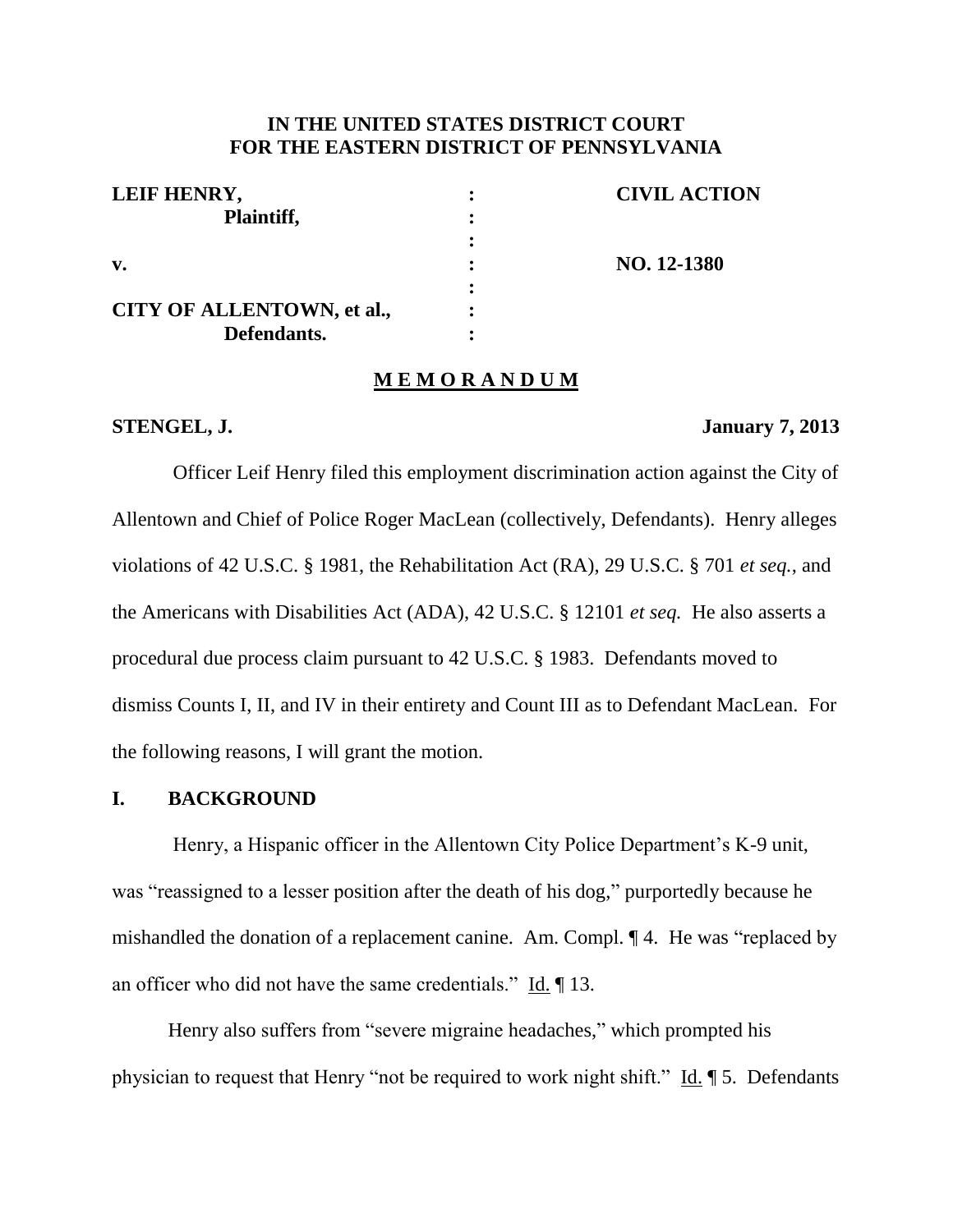refused the request. Id. ¶ 6. Additionally, Defendant MacLean sent text messages to a friend in which MacLean "ridiculed Plaintiff's accommodation requests and indicated that he harbored an animus against ADA qualifying officers." Id. ¶ 9.

Henry alleges that "white officers are being treated preferentially." Id. ¶ 7. He claims he was "made to do menial and demeaning tasks . . . due to Hispanic origin," such as retrieving his supervisor's lost pen. Id. ¶ 8. He also claims he was "[o]n many occasions . . . called upon to 'translate' for the Department[] in its dealings with Hispanic members of the community."  $\underline{Id}$ .  $\P$  12.

### **II. STANDARD OF REVIEW<sup>1</sup>**

 $\overline{a}$ 

A motion to dismiss under Federal Rule of Civil Procedure 12(b)(6) examines the legal sufficiency of the complaint. Conley v. Gibson, 355 U.S. 41, 45-46 (1957). The factual allegations must be sufficient to make the claim for relief more than just speculative. Bell Atlantic Corp. v. Twombly, 550 U.S. 544, 555 (2007). "To survive a motion to dismiss, a complaint must contain sufficient factual matter, accepted as true, to 'state a claim to relief that is plausible on its face.' A claim has facial plausibility when the pleaded factual content allows the court to draw the reasonable inference that the defendant is liable for the misconduct alleged." Ashcroft v. Iqbal, 556 U.S. 662, 678 (2009) (quoting Twombly, 550 U.S. at 570). "[C]onclusory or 'bare-bones' allegations will no[t] . . . survive a motion to dismiss." Fowler v. UPMC Shadyside, 578 F.3d 203, 210 (3d Cir. 2009).

<sup>&</sup>lt;sup>1</sup> Along with his response, Henry filed in opposition to Defendants' motion an affidavit bolstering the factual allegations contained in his amended complaint. As a "matter outside the pleading," I will not consider Henry's affidavit in ruling on Defendants' motion. Rule 12(d); see also Rose v. Bartle, 871 F.2d 331, 339 n.3 (3d Cir. 1989) (affidavit filed in opposition to motion to dismiss "clearly comprised a matter outside the pleading").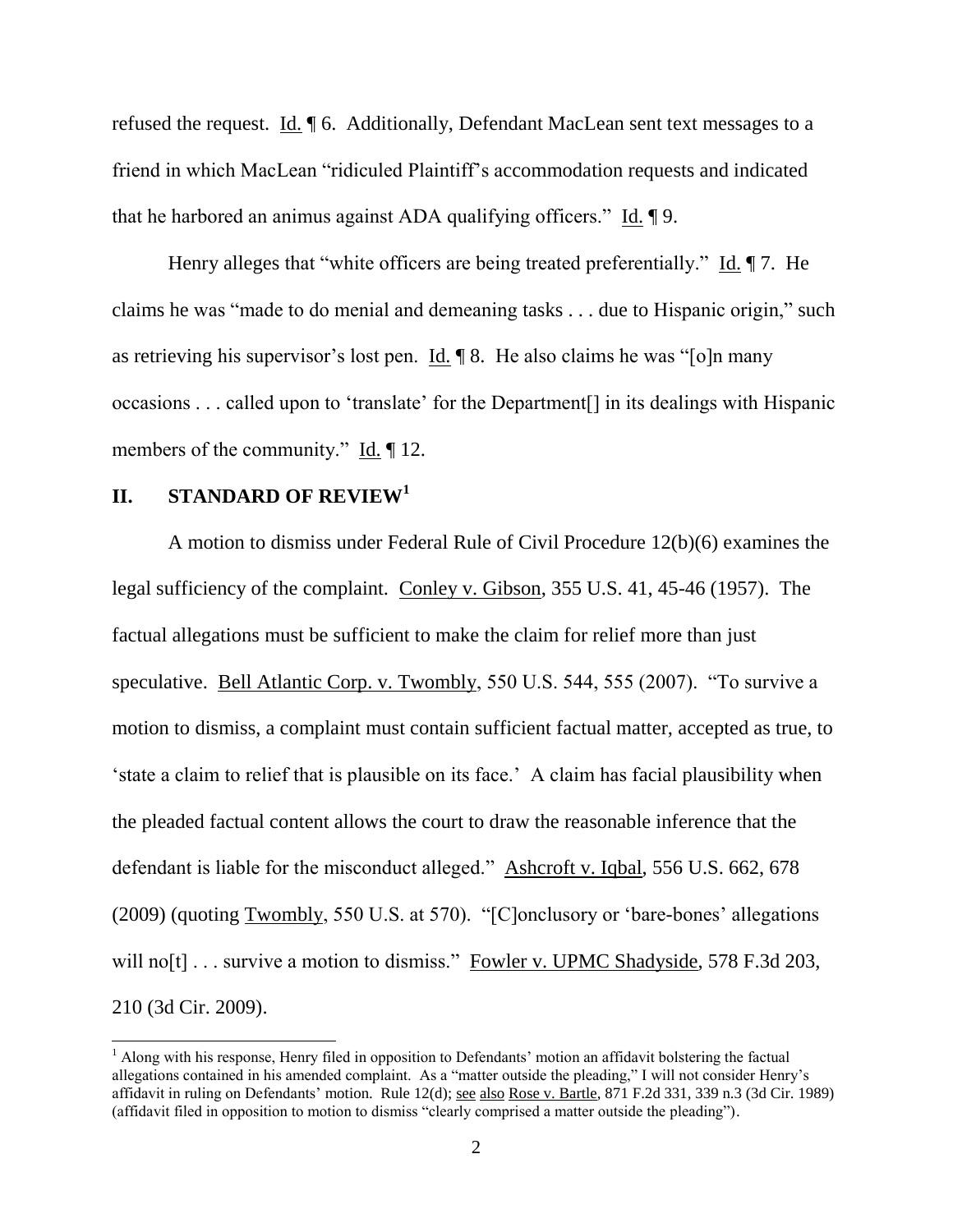## **III. DISCUSSION**

#### **A. Section 1981 (Count I)**

Absent direct evidence, courts analyze disparate treatment claims under § 1981 pursuant to the McDonnell Douglas burden-shifting scheme. Jones v. Sch. Dist. of Philadelphia, 198 F.3d 403, 410 (3d Cir. 1999). Accordingly, the burden of production first rests with Henry to establish a prima facie case of discrimination. To do so in the reassignment context, Henry must show (1) he is a member of a protected class, (2) he satisfactorily performed the duties required by his position, (3) he suffered an adverse employment action, and (4) either similarly-situated non-members of the protected class were treated more favorably or the adverse job action occurred under circumstances that give rise to an inference of discrimination. Langley v. Merck & Co., Inc., 186 F. App'x 258, 259 (3d Cir. 2006). Defendants contest only the fourth prong. I agree that Henry's § 1981 claim falls short.

Henry's allegation that "Caucasian employees with similar work records were not subjected to reassignment under similar circumstances," Am. Compl. ¶ 14, simply lacks underlying factual matter sufficient to state a plausible claim. See, e.g., Wise v. Estes, CIV.A. 10-481 (JLL), 2010 WL 2757273, at \*4 (D.N.J. July 6, 2010) (finding plaintiff's "broad conclusory statements that he [was] more harshly reprimanded than nonminorities" insufficient to state plausible § 1981 claim). That Henry was asked to retrieve his supervisor's lost pen and translate conversations with Hispanic community members is not revealing of discriminatory animus, see, e.g., Vazquez v. Navistar Int'l Transp., 2:09-CV-434 JD, 2012 WL 1095223, at \*6 (N.D. Ind. Mar. 30, 2012) ("Asking

3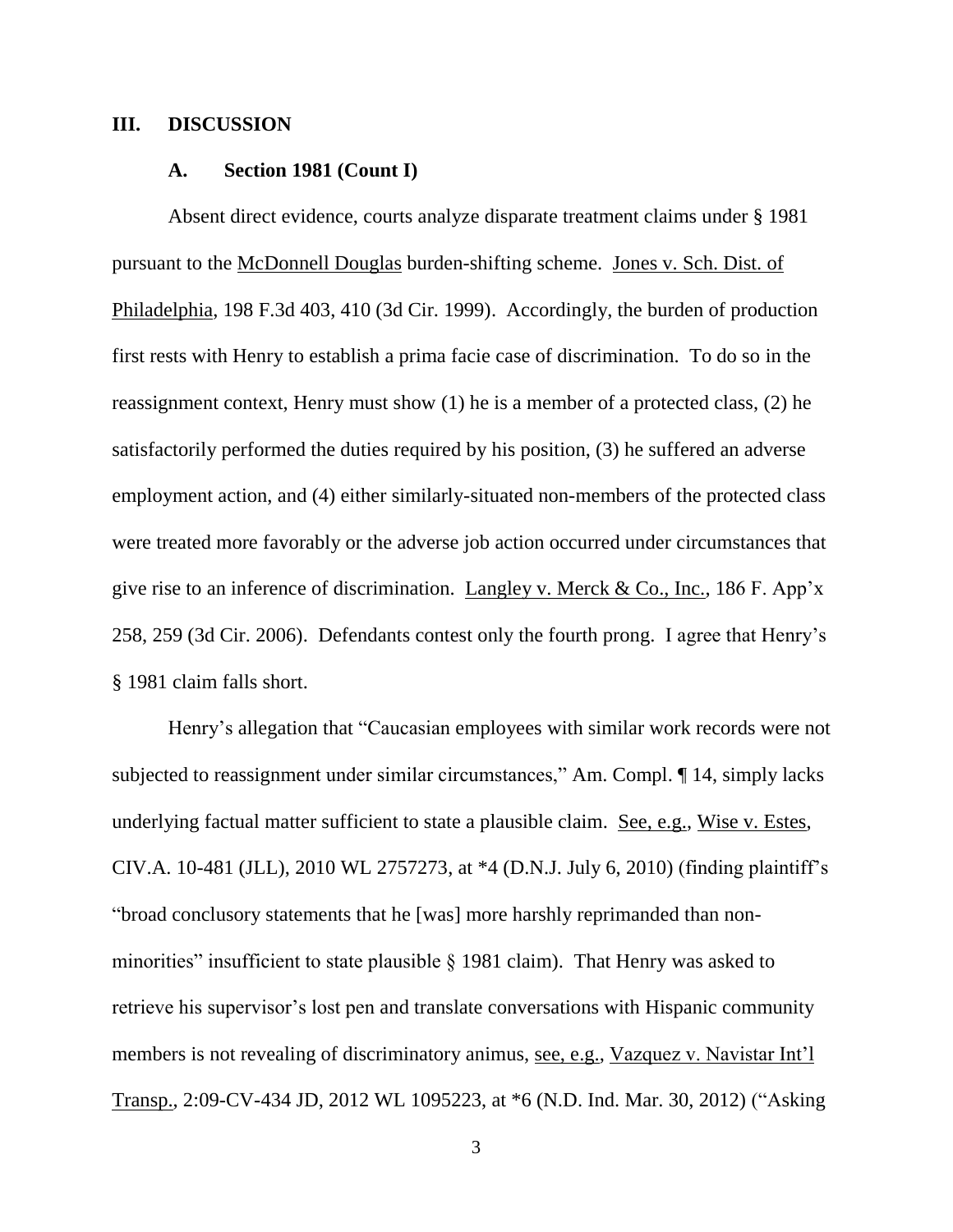[a] bilingual person . . . to translate a conversation is not evidence of discriminatory intent."), and in any event, these allegations are wholly unconnected to Henry's reassignment and thus are not "circumstances that raise an inference of discriminatory action," Sarullo v. U.S. Postal Serv., 352 F.3d 789, 797 (3d Cir. 2003). That leaves Henry's claim that he was "replaced by an officer who did not have the same credentials as [he] possessed." Am. Compl. ¶ 13. He does not allege the replacement officer was non-Hispanic. While Henry need not show he was replaced by someone outside his class in order to make out a prima facie case, Pivirotto v. Innovative Sys., Inc., 191 F.3d 344, 355 (3d Cir. 1999), he ultimately "must establish some causal nexus between his membership in a protected class and the decision to [reassign] him," Sarullo, 352 F.3d at 798. Because Henry has not done this, his § 1981 claim fails.

Count I is therefore dismissed, without prejudice. Consistent with this memorandum and its accompanying order, Henry may file a second amended complaint stating plausible § 1981 discrimination claims against Defendants City of Allentown and MacLean.<sup>2</sup> Phillips v. County of Allegheny, 515 F.3d 224, 245 (3d Cir. 2008) (holding that district court must grant leave to amend factually deficient complaint, even where leave is not sought by plaintiff, unless amendment would be inequitable or futile).

<sup>&</sup>lt;sup>2</sup> If Henry chooses to file a second amended complaint, he must allege facts indicating Defendant MacLean's personal involvement in his reassignment. See Johnson v. Res. for Human Dev., Inc., 843 F. Supp. 974, 978 (E.D. Pa. 1994) ("[A] claim seeking to impose personal liability under Section 1981 must be predicated on the actor's personal involvement and there must therefore be some affirmative link to causally connect the actor with the discriminatory action.").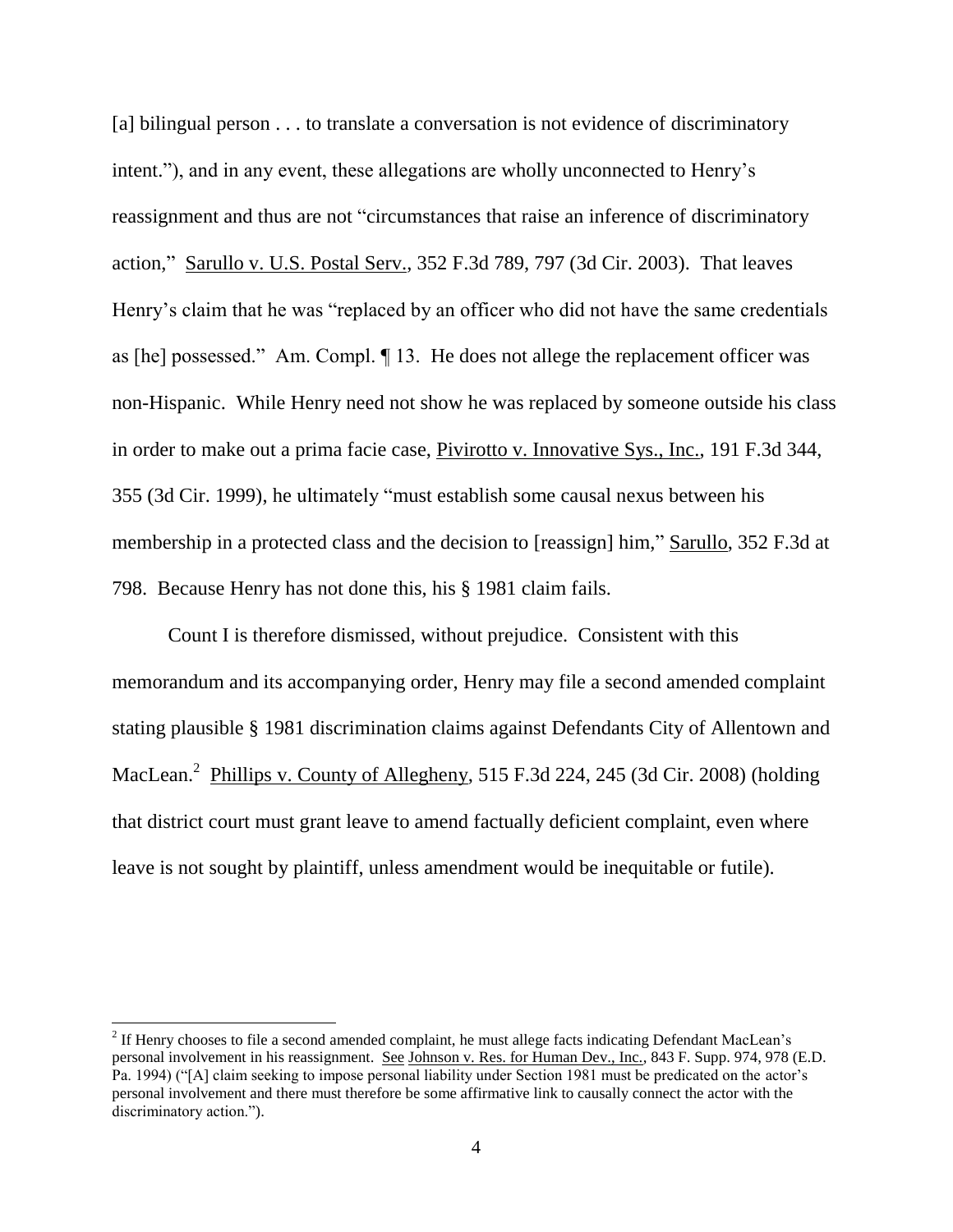#### **B. Section 1983 (Count II)**

To state a § 1983 procedural due process claim, "a plaintiff must allege that (1) he was deprived of an individual interest that is encompassed within the Fourteenth Amendment's protection of 'life, liberty, or property,' and (2) the procedures available to him did not provide 'due process of law.'" Hill v. Borough of Kutztown, 455 F.3d 225, 233-34 (3d Cir. 2006) (citing Alvin v. Suzuki, 227 F.3d 107, 116 (3d Cir. 2000)). Henry contends that Defendants deprived him of a "property interest in his job . . . by reassigning him in his employment," Am. Compl. ¶¶ 20, 26, and that he "was not given any type of due process," id. ¶ 22. For the following reasons, I disagree with both contentions.

 State law determines whether a public employee holds a property interest in his job. Elmore v. Cleary, 399 F.3d 279, 282 (3d Cir. 2005). Allentown is a third-class city, subject to the Third Class City Code (Code), 53 P.S. § 35101 *et seq*. Under the Code, "no member of the city police force . . . shall be demoted in rank or discharged from the police force except upon proper cause shown as set forth under the civil service provisions of this act." 53 P.S. § 37001. Henry does not claim he was discharged or demoted in rank; he merely claims he "reassigned to a lesser position." Am. Compl. ¶ 4. Thus, at most, he has alleged a constructive demotion.

Interpreting similar language in the Police Tenure Act, 53 P.S. § 811 *et seq*., the Third Circuit in Clark v. Twp. of Falls, 890 F.2d 611 (3d Cir. 1989), held that absent an actual demotion in rank, courts "must look to other traditional indicia of change in rank to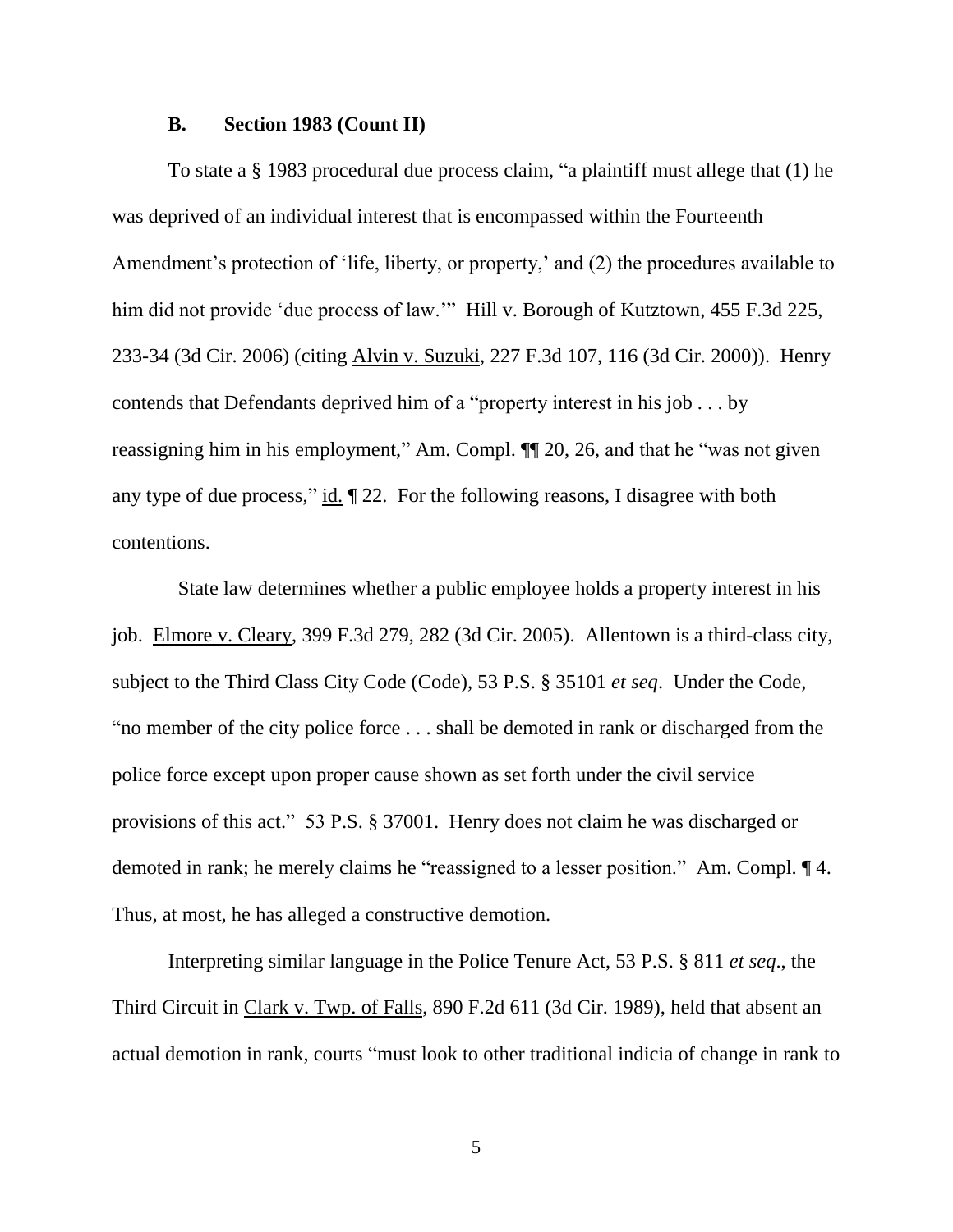determine whether the employee's rank constructively has been reduced." Id. at 618.<sup>3</sup> Those indicia include a "change in pay[,] . . . the imposition of duties normally given to employees of a lower rank, substantially reduced responsibilities, termination of privileges of rank, and whether the changes or restrictions are temporary." Id. Finding that the plaintiff officer was not constructively demoted, the Clark court noted that although the officer "clearly did not like the changes in his duties" and had experienced "genuine distress," he had retained not only his rank but also his salary and, despite losing many of his duties, "was not left without any job functions." Id.

Henry, like the plaintiff officer in Clark, was not constructively demoted. He does not allege that his pay was reduced or that he was deprived of all real job responsibilities. That Henry was displeased with his reassignment from the K-9 division is insufficient to establish a constructive demotion. For these reasons, Henry was not deprived of a property interest in his employment, and his procedural due process claim fails.

Even if Henry had been deprived of a property interest in his employment, he received due process. "[W]here an adequate grievance/arbitration procedure is in place and is followed, a plaintiff has received the due process to which he is entitled under the Fourteenth Amendment." Dykes v. Se. Pennsylvania Transp. Auth., 68 F.3d 1564, 1565 (3d Cir. 1995); see also Jackson v. Temple University, 721 F.2d 931, 933 (3d Cir. 1983).

l

 $3$  The provision at issue in Clark read:

No person employed as a regular full time police officer in any police department of any township of the second class . . . shall be suspended, removed or *reduced in rank* except for the following reasons: [physical or mental disability; violation of any official duty; commission of a crime; inefficiency, neglect, intemperance, disobedience of orders, or conduct unbecoming an officer; intoxication while on duty.]

<sup>53</sup> P.S. § 812 (emphasis added).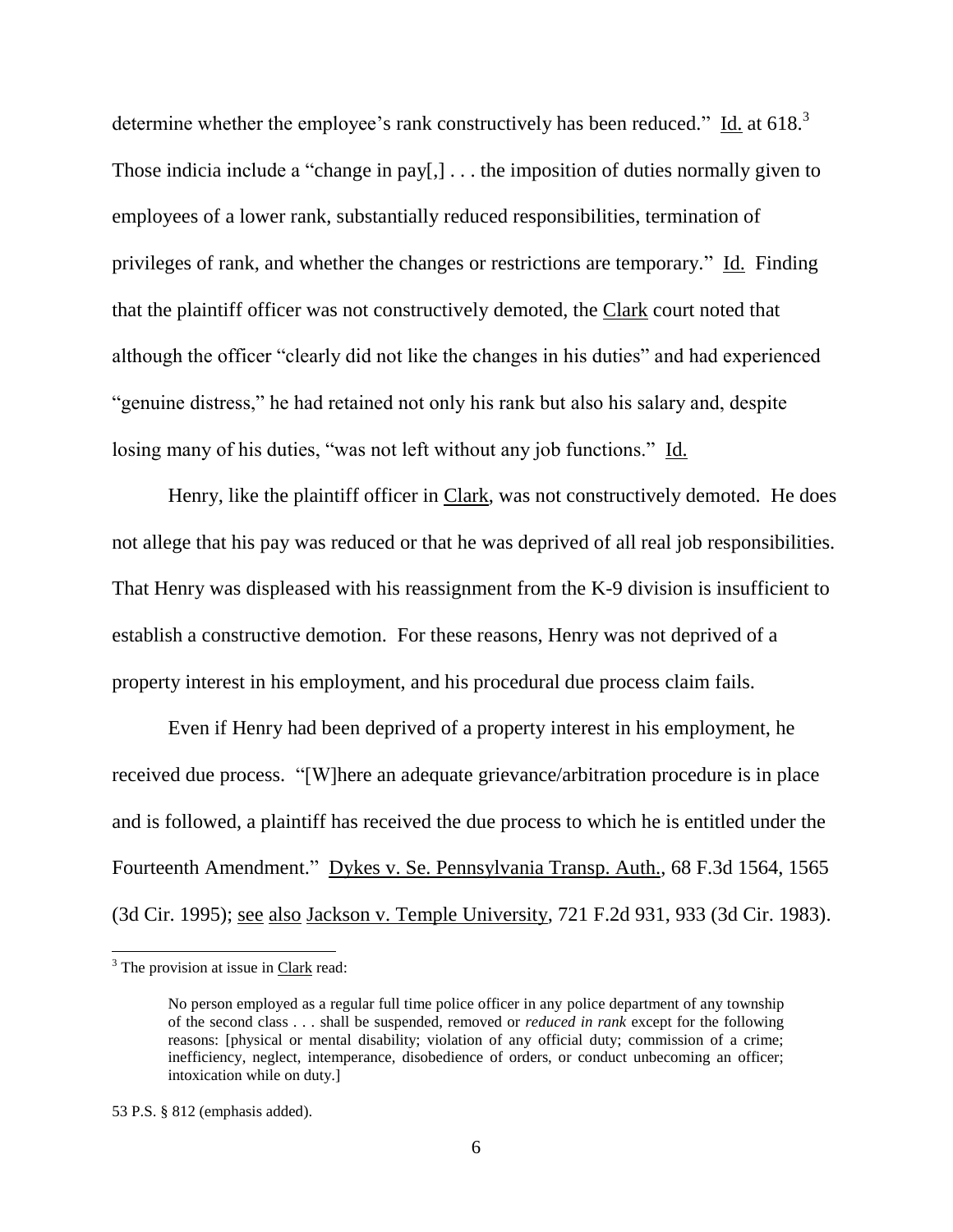"If a public employee believes that the grievance process was defective, he may seek relief available under state law." Dykes, 68 F.3d at 1571.

A recent case in this district is illustrative. In McGinley v. City of Allentown, the plaintiff, a terminated public employee, alleged that his "union['s] refus[al] to file a grievance on [his] behalf" denied him due process. No. 12-645, slip op. at 14 (E.D. Pa. June 18, 2012). The court dismissed the claim, holding that "[p]laintiff can pursue no cause of action against [his] own employer for a violation of procedural due process for the failure of [his] union to file a grievance, and the proper course of action is to pursue a cause of action under state law against the union." Id. (citing Dykes, 68 F.3d at 1571-72; Jackson, 721 F.2d at 933).

Here, the collective bargaining agreement between the City of Allentown and Henry's union sets forth grievance procedures. Henry has not alleged those procedures were inadequate or interfered with by Defendants; rather, he contends his "union took no realistic steps to assist him when he was reassigned." Am. Compl. ¶ 23. As in McGinley, Henry's cause of action therefore lies against his union, not against Defendants.<sup>4</sup>

Count II is therefore dismissed, without prejudice. Consistent with this memorandum and its accompanying order, Henry may file a second amended complaint

 $\overline{a}$ 

<sup>4</sup> Henry's attempt to distinguish McGinley is unavailing. He cites to various provisions of the Police Tenure Act and the Borough Code, 53 P.S. § 46171 *et seq*., which he claims, as a police officer, provide him with protections not implicated in McGinley. Doc. No. 9 at 14. These provisions are not applicable to the City of Allentown. Even if they were, they go solely to whether Henry was deprived of a property interest in his job. As indicated, his procedural due process would fail even if he had been so deprived.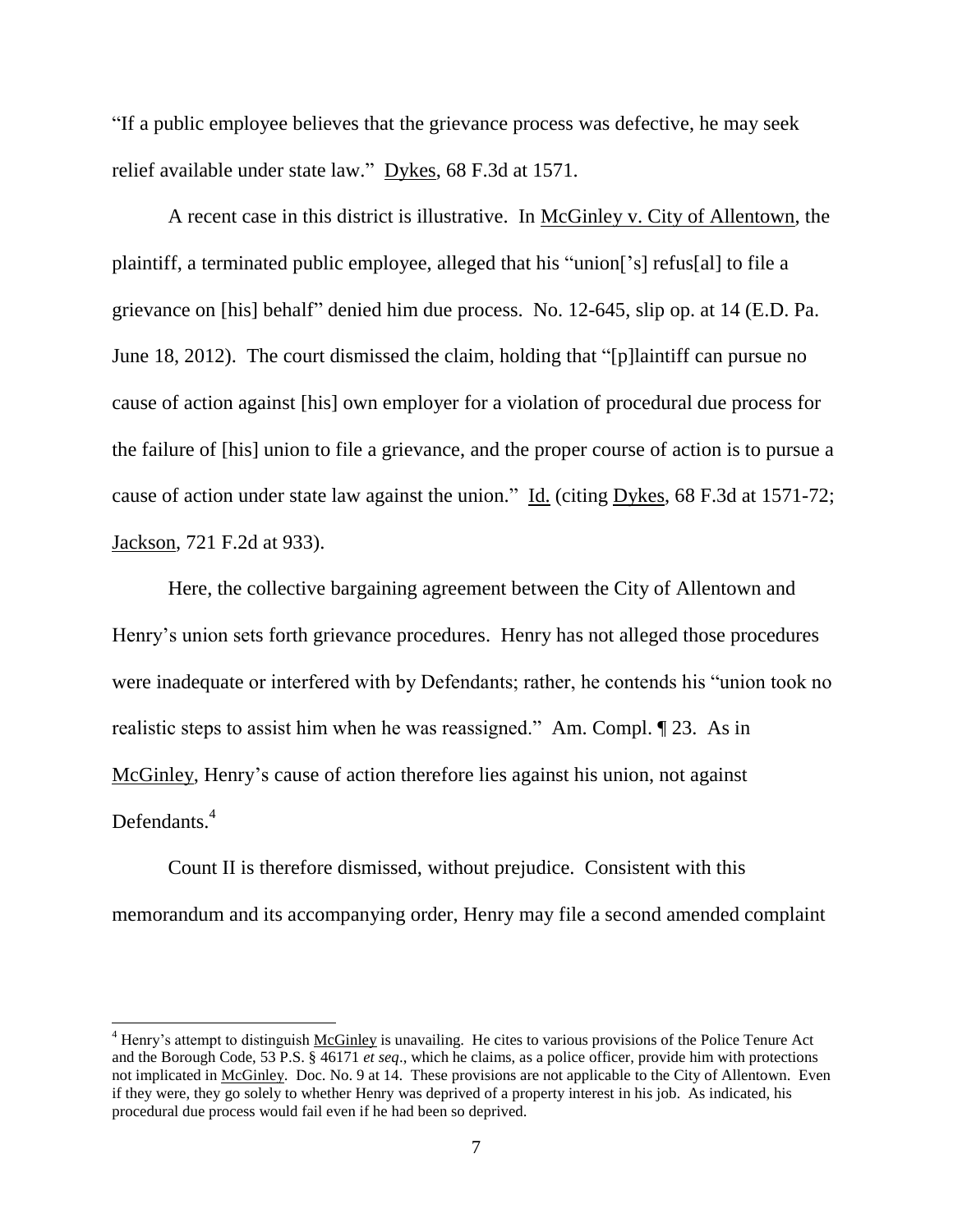stating plausible § 1983 procedural due process claims against Defendants City of Allentown and MacLean.<sup>5</sup>

#### **C. RA (Count III)**

Littered with buzzwords but lacking in clarity, Count III of Henry's amended complaint borders on incoherent. He appears to assert failure-to-accommodate and discrimination claims under the RA. The parties' briefings shed no light on the matter. Defendants argue that MacLean cannot be individually liable under the RA, which Henry concedes in his response, but that is the extent of the discussion. In any event, it does not appear from Defendants' proposed order that they are seeking dismissal of Henry's RA claims against the City of Allentown.

Henry's RA claims against Defendant MacLean are therefore dismissed, with prejudice.

#### **D. ADA (Count IV)**

 $\overline{a}$ 

Finally, Henry asserts a retaliation claim under the ADA. To establish a prima facie case of retaliation under the ADA, a plaintiff must show: (1) protected employee activity; (2) adverse action by the employer either after or contemporaneous with the employee's protected activity; and (3) a causal connection between the employee's protected activity and the employer's adverse action. <u>Krouse v. Am. Sterilizer Co.</u>, 126 F.3d 494, 500 (3d Cir. 1997). Defendants contest the second and third prongs.

 $<sup>5</sup>$  Again, if Henry chooses to file a second amended complaint, he must allege facts indicating Defendant MacLean's</sup> personal involvement in the purported § 1983 due process violation. Rode v. Dellarciprete, 845 F.2d 1195, 1207 (3d Cir. 1988).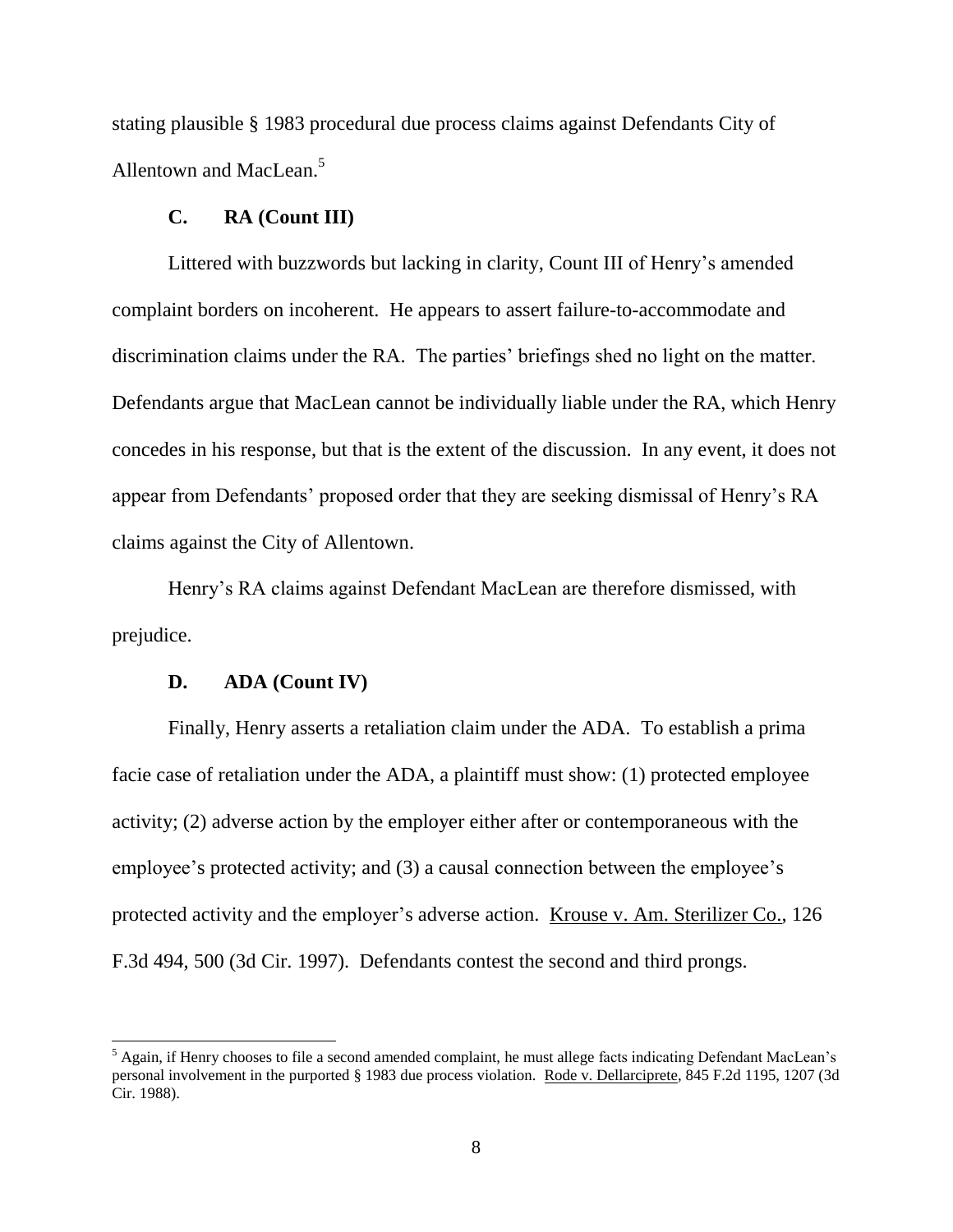Although not readily apparent from Henry's amended complaint, it appears from his response that Defendant MacLean's text messages are the allegedly adverse actions here. Doc. No. 5-2 at 18. Henry claims Defendant MacLean sent text messages to a third party in which "he ridiculed the Plaintiff's accommodation requests and indicated that he harbored an animus against ADA qualifying officers." Am. Compl. 19. Defendants argue that MacLean's actions were not materially adverse. I agree.

"The antiretaliation provision protects an individual not from all retaliation, but from retaliation that produces an injury or harm." Burlington N. & Santa Fe Ry. Co. v. White, 548 U.S. 53, 68 (2006). Accordingly, "a plaintiff must show that a reasonable employee would have found the challenged action materially adverse." Id. An employment action is materially adverse where "it well might have dissuaded a reasonable worker from making or supporting a charge of discrimination." Id. (citations and internal quotation marks omitted).

Henry has not plausibly alleged that Defendant MacLean's third-party text messages were materially adverse. He identifies no injury or harm resulting from the messages. While it is true that the "standard for judging harm [is an] objective" one, id., there must actually be an injury or harm before an employer's action may be deemed materially adverse. Morrison v. Carpenter Tech. Corp., 193 F. App'x 148, 154 (3d Cir. 2006) (affirming grant of summary judgment on plaintiff's retaliation claim where plaintiff did "not identify, much less establish, any harm or injury produced by the" allegedly adverse action). Henry's ADA retaliation claim therefore fails.

9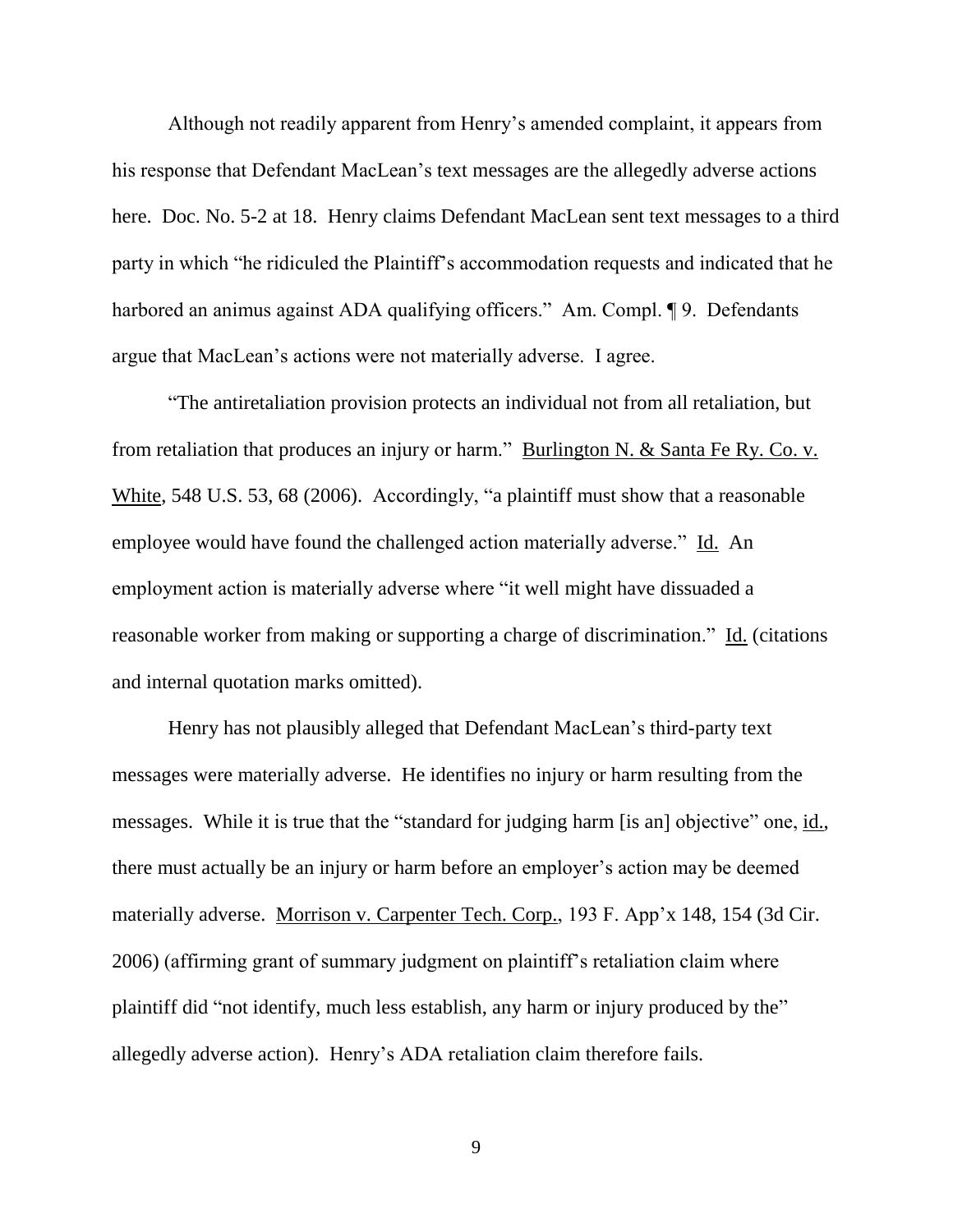I note, however, that even if Defendant MacLean's text messages were materially adverse, Henry has failed to plausibly allege a causal link sufficient to satisfy the third prong of the prima facie case. Two factors are relevant in determining whether a causal link exists between a plaintiff's protected activity (in this case, Henry's request for an accommodation) and the adverse employment action: timing and evidence of ongoing antagonism. Abramson v. William Paterson Coll. of New Jersey, 260 F.3d 265, 288 (3d Cir. 2001). Here, the amended complaint provides no basis for concluding that Defendant MacLean's text messages were sent soon enough after Henry's accommodation request to be "unusually suggestive of retaliatory motive." Williams v. Philadelphia Hous. Auth. Police Dept., 380 F.3d 751, 760 (3d Cir. 2004) (citations and internal quotation marks omitted). Indeed, Henry provides no dates or timeframe for any of the events in his amended complaint. Nor are there any facts to suggest a pattern of antagonism between Henry's request for an accommodation and Defendant MacLean's text messages.

Count IV is therefore dismissed, without prejudice to Henry's right to file a second amended complaint stating a plausible ADA retaliation claim against Defendant City of Allentown. 6

## **IV. CONCLUSION**

l

For the foregoing reasons, Counts I and II are dismissed without prejudice to Henry's right to file a second amended complaint stating plausible § 1981 discrimination

 $6$  Because "there is no individual liability under Title I or Title V [of the ADA] for discrimination claims arising out of an employment relationship," Henry's retaliation claim against Defendant MacLean is dismissed with prejudice. Shine v. TD Bank Fin. Group, CIV 09-4377, 2010 WL 2771773, at \*7 (D.N.J. July 12, 2010).